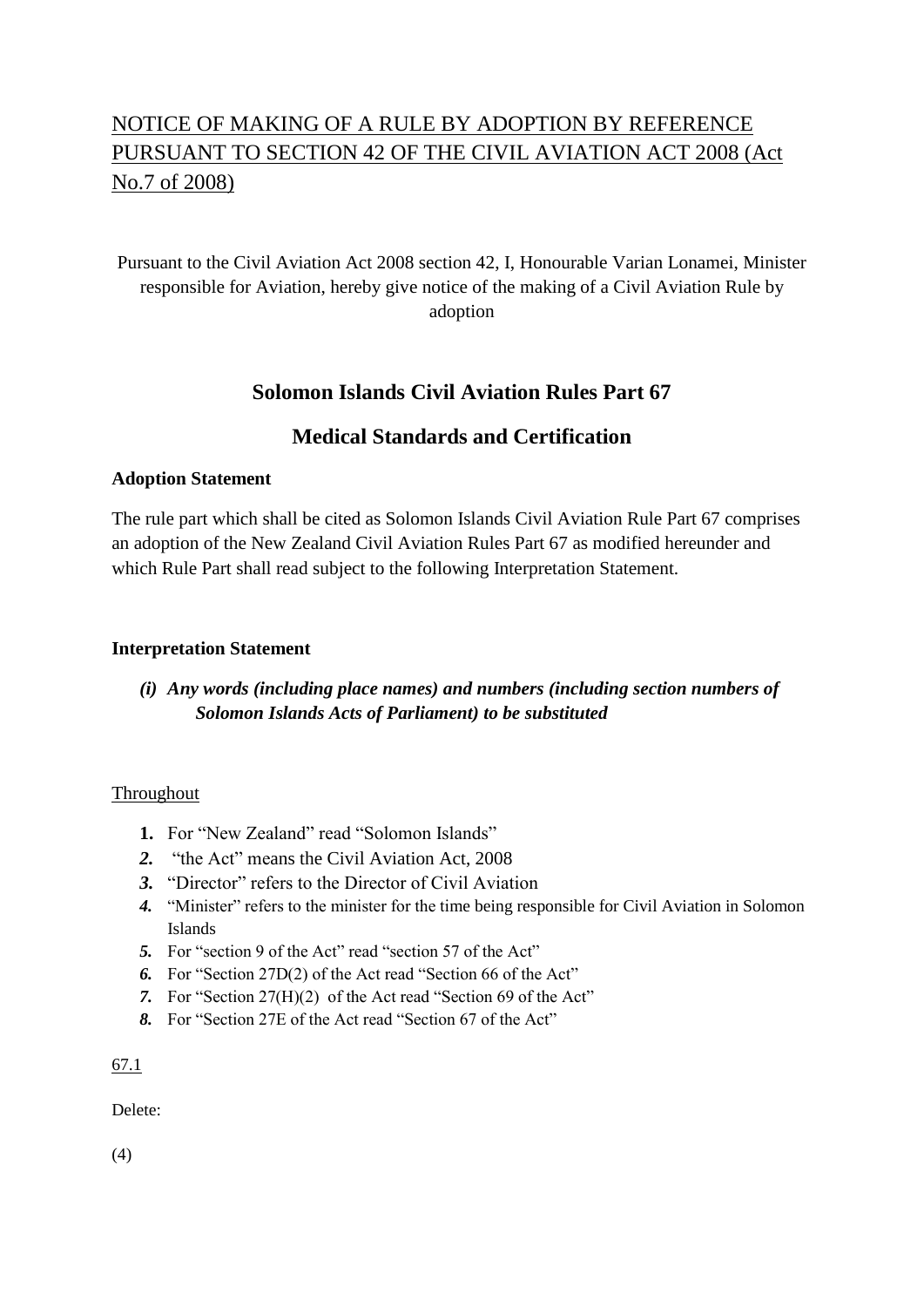"the requirements for determining suitably qualified medical examiners under section 27O of the Act."

67.3

Delete<sup>.</sup>

**Aviation Medical Transitional Criteria Notice 2002** means the notice issued by the Minister under section 27Q of the Act, as amended by the Aviation Medical Transitional Criteria Amendment Notice 2006.

Delete:

**Medical manual** means the medical manual issued by the Director and includes any incorporated general direction issued by the Director under section 27G(1) of the Act.

And replace with:

**Medical manual** means the medical manual issued by the Director.

67.4

Delete:

"(b) To avoid doubt, paragraph (a) does not affect the power of the Director to rely on flexibility to issue a medical certificate to an applicant under section 27B(2) of the Act."

And replace with:

"(b) To avoid doubt, paragraph (a) does not affect the power of the Director to rely on flexibility to issue a medical certificate to an applicant under the Act."

67.55

Delete:

(4)

"disclose or authorise the disclosure to the Director and the medical examiner of any information relating to the applicant's medical condition or history, including information concerning any conviction for an offence involving the possession or use of drugs or alcohol that the Director may reasonably require under section 27D(2) of the Act to determine whether the applicant satisfies the standards for a medical certificate.

And replace with: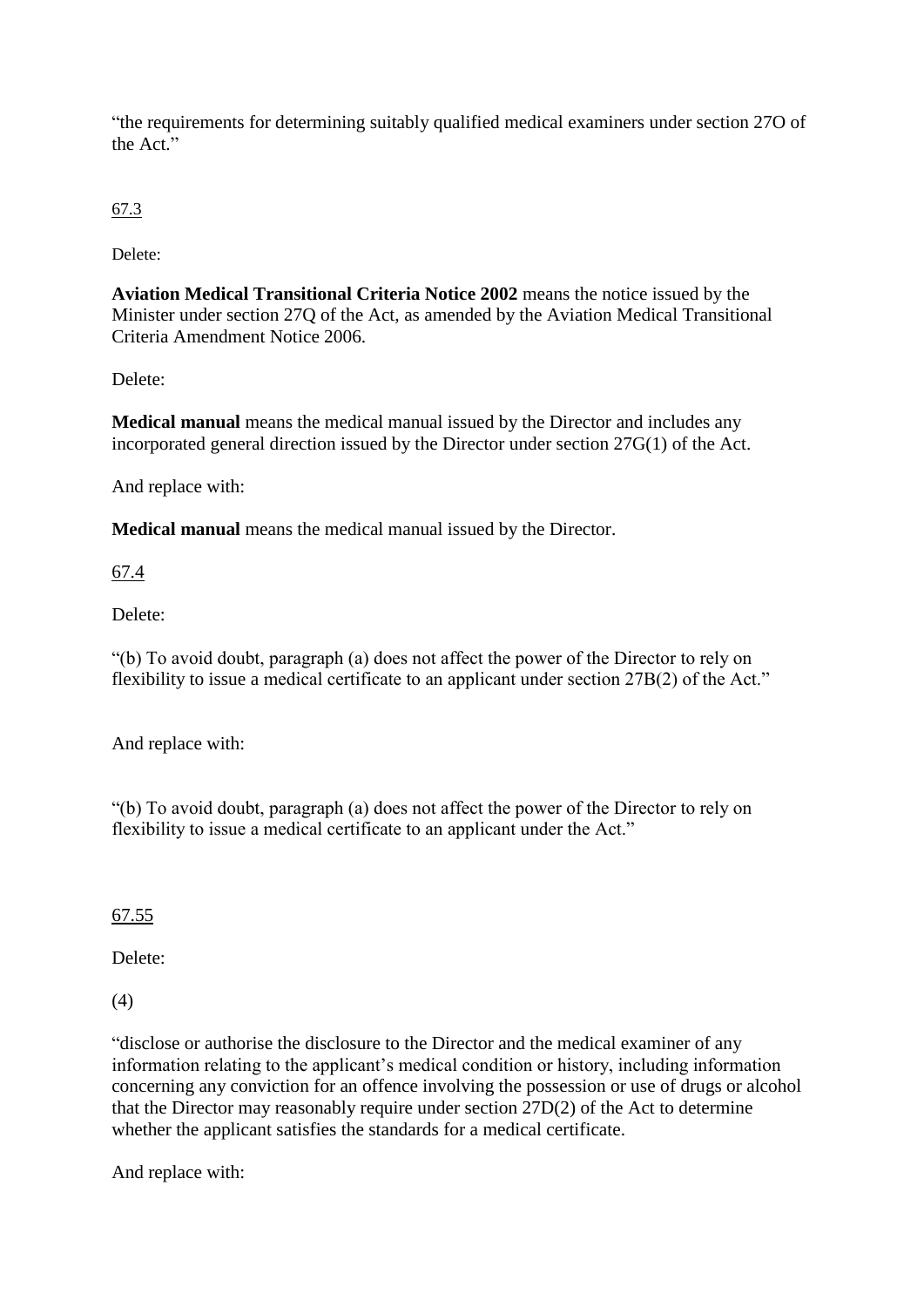"disclose or authorise the disclosure to the Director and the medical examiner of any information relating to the applicant's medical condition or history, including information concerning any conviction for an offence involving the possession or use of drugs or alcohol that the Director may reasonably require to determine whether the applicant satisfies the standards for a medical certificate."

67.69

Delete:

"To avoid doubt, nothing in this rule derogates from any provision of the Privacy Act 1993 or the Health Information Privacy Code 1994."

#### 67.151

Delete:

(2)

"the determination of suitably qualified medical examiners under section 27O(2) of the Act."

And replace with:

"the determination of suitably qualified medical examiners."

### 67.203

Delete:

 $(a)(6)$ 

"comply with general directions and emergency directives issued under section 27G of the Act: and"

67.251

Delete:

"For the purposes of a delegation under section 27O(2) of the Act, a person is a suitably qualified medical examiner, if−"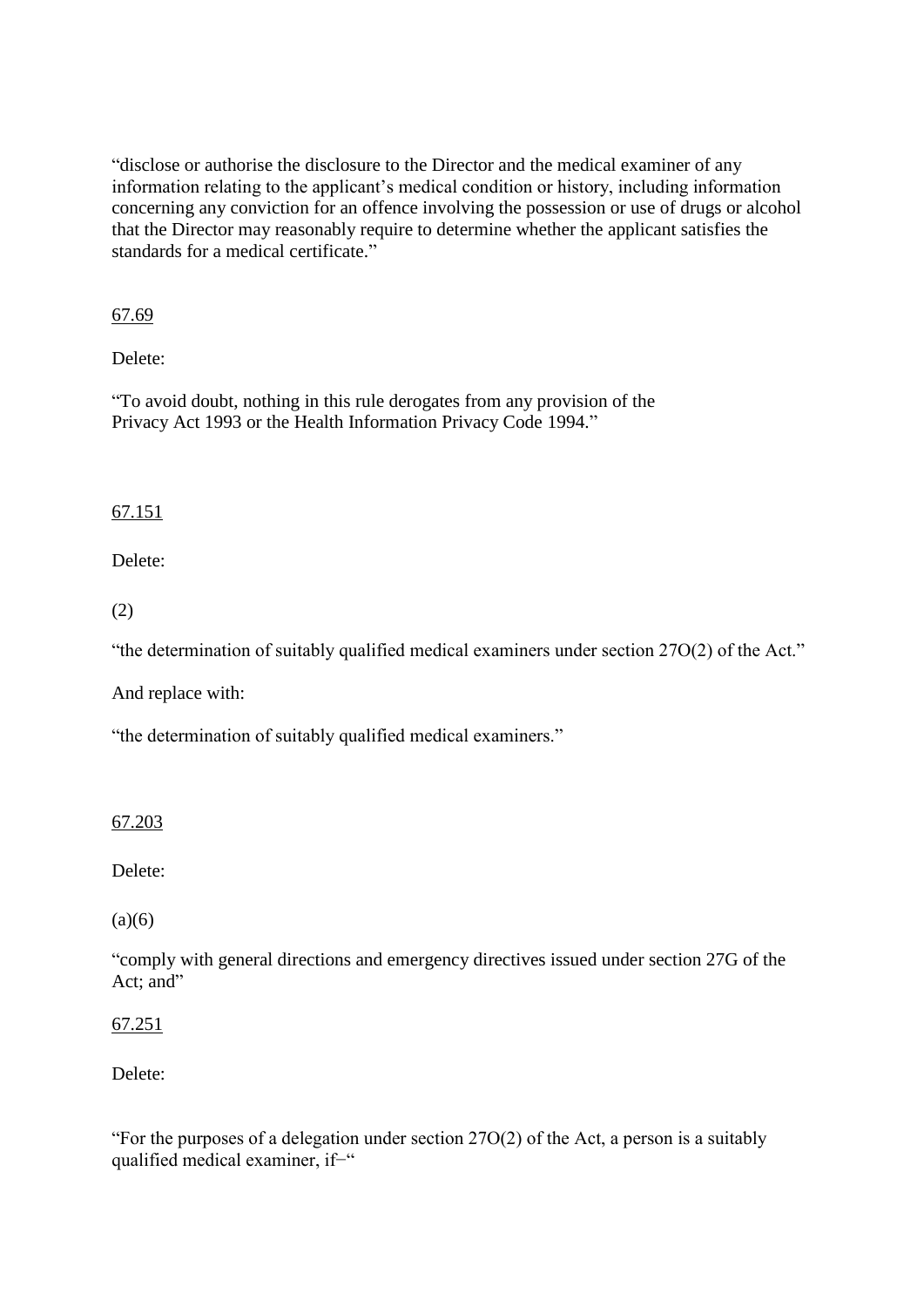And replace with:

"A person is a suitably qualified medical examiner, if−"

Appendix A

Delete:

"To be eligible for the issue of a medical examiner certificate, an applicant must, in addition to satisfying other general requirements, demonstrate competence in performing the functions of a medical examiner. The functions are established in the Civil Aviation Act 1990. There are four generic competence categories: identification, assessment, management, and audit/review."

And replace with:

"To be eligible for the issue of a medical examiner certificate, an applicant must, in addition to satisfying other general requirements, demonstrate competence in performing the functions of a medical examiner. There are four generic competence categories: identification, assessment, management, and audit/review."

### **(ii) any part or parts of the adopted rule which shall not apply in Solomon Islands**

#### 67.57 - Requirements for preparing an examination report

### 67.67 – Medical Manual

#### Subpart H – Transitional Arrangements

### **(iii) any general exemptions which will apply in Solomon Islands**

Nil

# **(iv) any additional provisions or requirements not found in the New Zealand Rule Part but which will apply in Solomon Islands**

Nil

# **(v) any amendment to, or repeal of, any rule previously adopted in accordance with the provisions and procedures of this section**

Nil

### **(vi) any forms to be used in Solomon Islands**

CAASI 24067-211 - [Special Eye Report](http://www.caa.govt.nz/fulltext/Personnel/medical_eye_report.pdf)